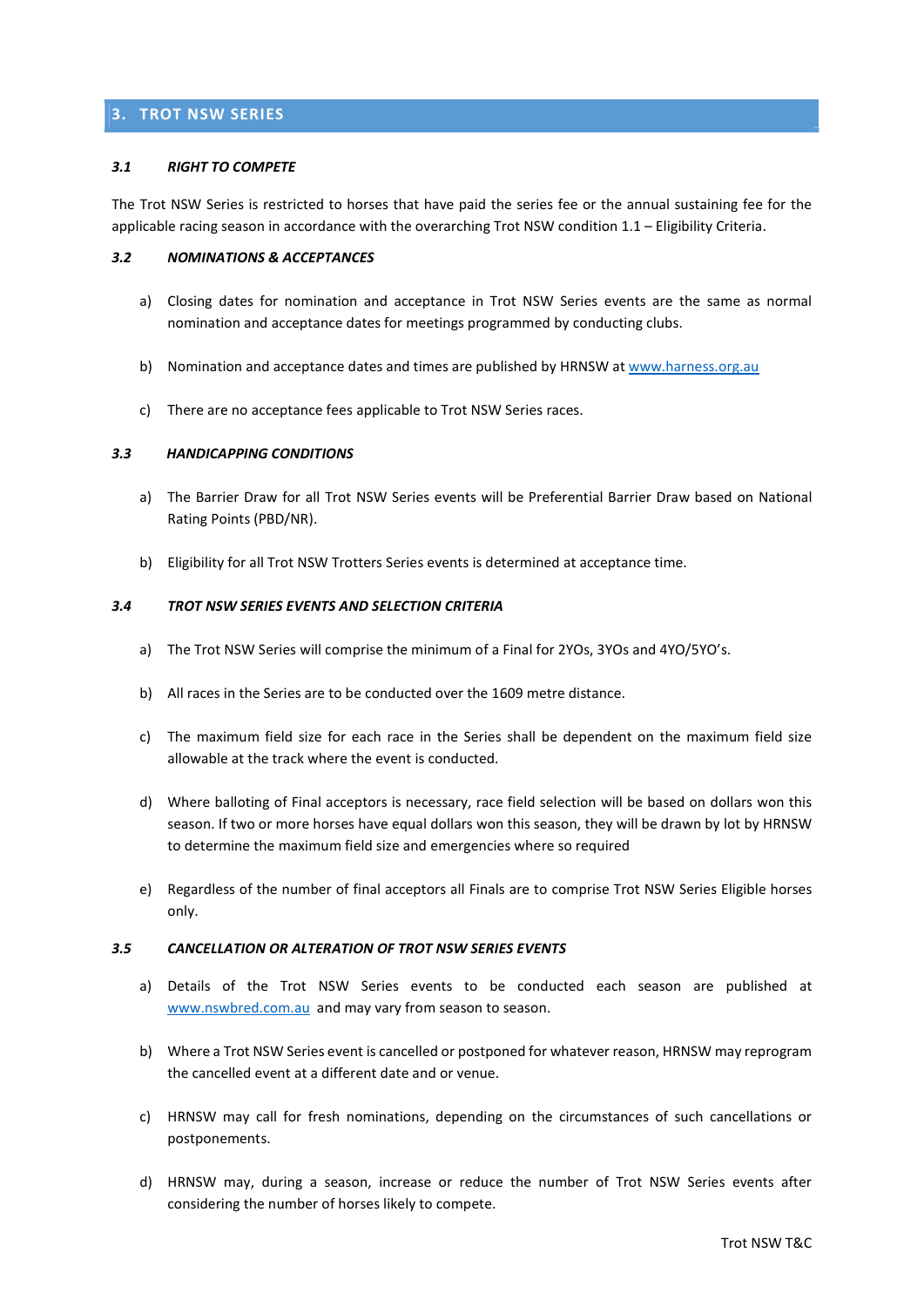## 3.6 PRIZEMONEY DISTRIBUTION

a) HRNSW will determine each year the prizemoney for the next racing season. In 2022 season the Finals will be valued at \$50,000.

| <b>Placing</b>  | Total | Owner | <b>Foal Nominator</b> | <b>Stallion Nominator</b> | <b>Trainer</b> | <b>Driver</b> |
|-----------------|-------|-------|-----------------------|---------------------------|----------------|---------------|
| 1 <sup>st</sup> | 60%   | 80%   | 5%                    | 5%                        | 5%             | 5%            |
| 2 <sub>nd</sub> | 15%   | 80%   | 5%                    | 5%                        | 5%             | 5%            |
| 3 <sup>rd</sup> | 10%   | 80%   | 5%                    | 5%                        | 5%             | 5%            |
| 4 <sup>th</sup> | 6%    | 80%   | 5%                    | 5%                        | 5%             | 5%            |
| 5 <sup>th</sup> | 4%    | 80%   | 5%                    | 5%                        | 5%             | 5%            |
| $6th$ to $12th$ | 1%    | 80%   | 5%                    | 5%                        | 5%             | 5%            |

b) Prizemoney is to be distributed according to the table below:

- c) HRNSW makes no representation that the level of prizemoney for any one season will continue for the Trot NSW Series events in later seasons.
- d) If the number of Trot NSW Series events increases during a season, the prizemoney per race may be reduced.

# 3.7 OTHER HRNSW BREEDING SCHEMES OR RACES

- a) If available funding permits, HRNSW may schedule additional races outside the main Trot NSW Series for Trot NSW Series eligible horses.
- b) These races are likely to be for horses that have either not participated or not been successful in the Trot NSW Series Finals.
- c) The scheduling of these races is entirely of the discretion of HRNSW and there is no certainty any such races will be scheduled in a season.

# 3.8 ADDITIONAL CONDITIONS

- a) HRNSW has the right, in its absolute discretion, to impose additional conditions and restrictions for the Trot NSW Series and to alter, vary, divide or cancel any event(s) and/or conditions in the Trot NSW Series programme.
- b) HRNSW may, at any time, terminate the Trot NSW Series at their discretion and without consultation.

# 3.9 DISPUTES

a) Any matter that is in dispute regarding the Trot NSW Trotters Series (including, but not limited to, the application and interpretation of the terms and conditions or any matter not covered by the terms and conditions) will be determined solely by HRNSW.

# 3.10 INTERPRETATION

a) Reference to a date which falls on a weekend or NSW public holiday will mean the next following business day.